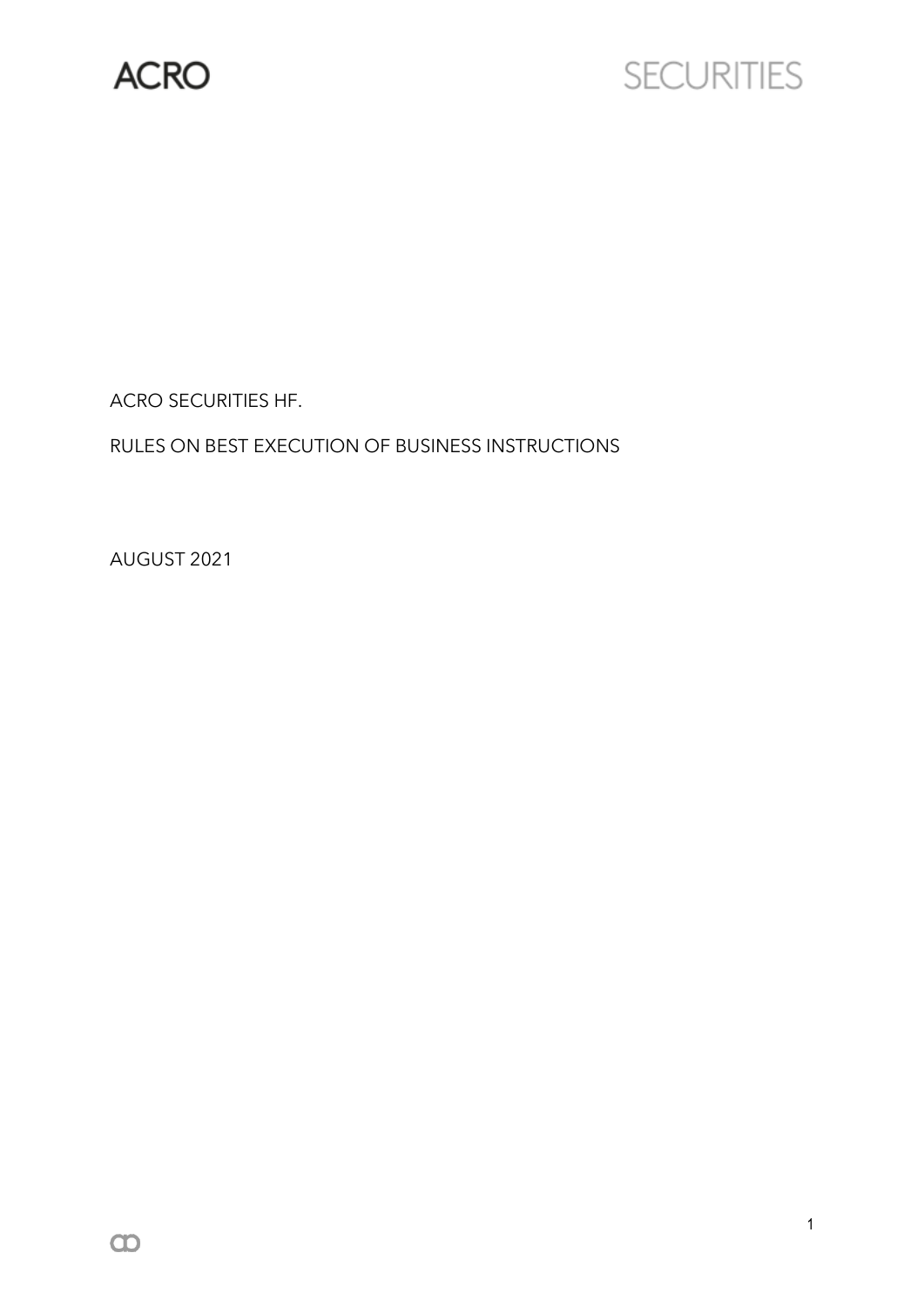#### **RULES ON BEST EXECUTION OF BUSINESS INSTRUCTIONS**

AUGUST 2021

m

#### **1. Purpose and scope**

- 1.1. These rules are set based on par. 2 of Art. 18 of Act no. 108/2007 on Securities Trading and Part 7 of Regulation no. 995/2007 on investor protection and business practices of financial undertakings.
- 1.2. ACRO Securities hf. (hereinafter "*the company*") endeavours with its rules on the best execution of business instructions to achieve the best possible outcome for its customers through receipt and brokerage, execution of business instructions, investment consultancy and other securities transactions falling under the company's operating permit each time, respecting price, cost, speed, the likelihood of the trade occurring, the scope, nature, and other important factors.
- 1.3. The rules apply to general investors and investment funds. The rules only apply to authorised parties if they have so requested, cf. par. 3 of Art. 22 of the Securities Trading Act.
- 1.4. The rules apply to the receipt, brokerage, and execution of business instructions unless the customer specifies a specific execution.
- 1.5. The rules do not apply when the company publishes price offers ofinvestmentfunds, calls for price offers of investment funds, or when investment funds request a price offer. This code of practice does not cover products that the act does not define.

#### **2. Main rules on executing business instructions**

- 2.1. Customers' instructions shall be carried out reasonably and as quickly as possible. Customers' otherwise comparable instructions shall be acted on in the order they were received unless doing so is impossible because of the nature of the instructions, market conditions, or if another execution is deemed better for the customer.
- 2.2. Instructions executed for customers shall be entered immediately and directed into the right channel. If real problems arise in carrying out instructions without delay, general investors shall be notified this.
- 2.3. When explicit instructions are involved that are not carried out as soon as received because of market conditions, the company, unless the customer instructs otherwise, shall arrange for the instructions to be carried out as quickly as possible by publishing them immediately and accessibly. This duty is fulfilled by passing the instructions to an organised securities market or multilateral trading facility (MTF). It is possible to seek an exemption from publication from the Financial Supervisory Authority of Iceland. By signing the company's trading terms on securities trading, a customer is deemed to have agreed that the company shall evaluate whether and when to publish such orders.
- 2.4. In executing business instructions, the company will choose the trading site best suited to the factors important for achieving the best possible outcome. If a customer prescribes a certain execution, the company will follow his instructions.
- 2.5. If the customer does not prescribe a definite execution, the company will carry out the business instructions as follows or a combination of the following items:
	- 2.5.1. Outside an organised securities market or MTF by transactions with a third party; and
	- 2.5.2. In an organised securities market or MTF or, when the company is not a party to the relevant market or MTF, by the participation of a third party that the company has an agreement with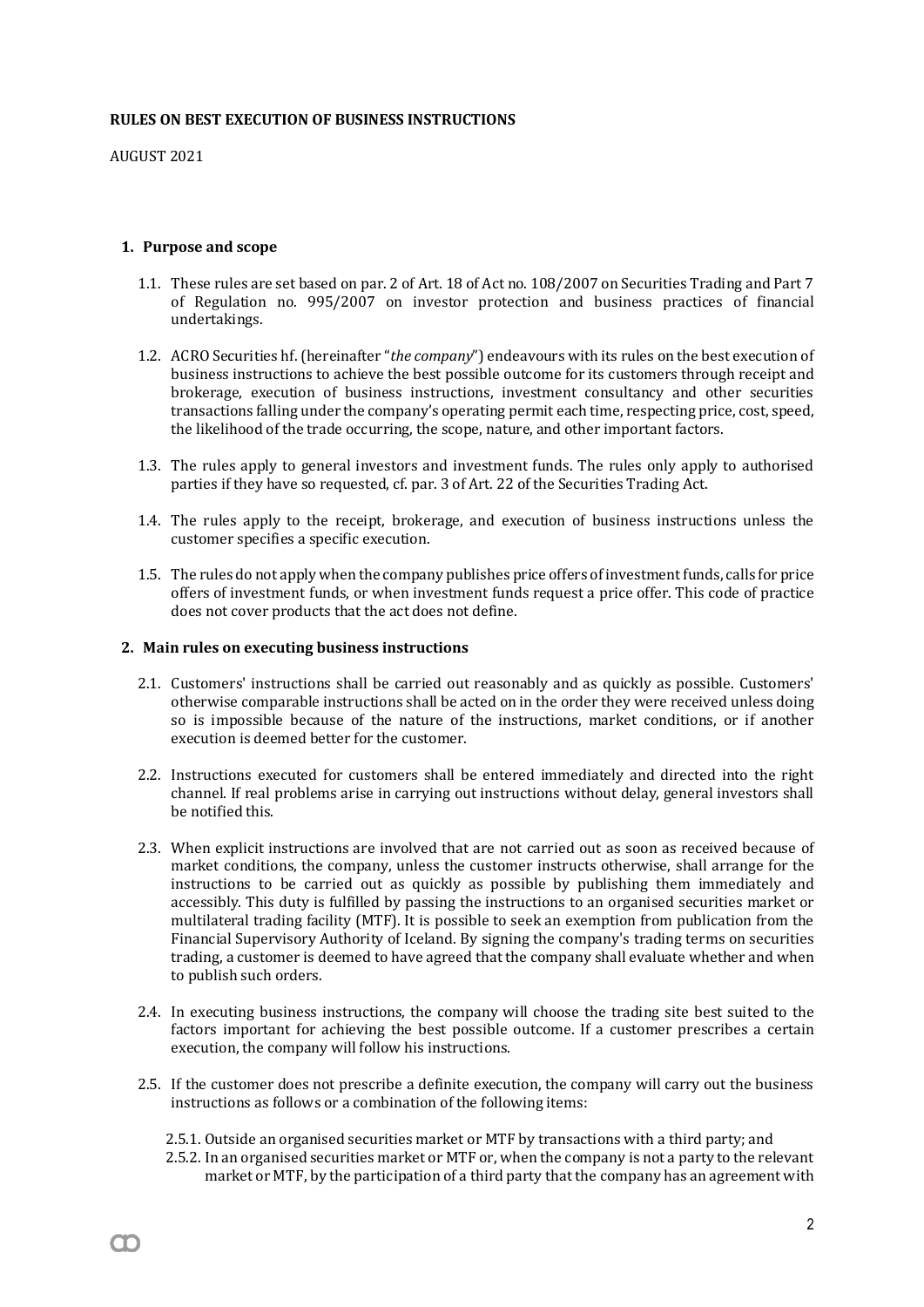to execute business instructions on their behalf in the relevant organised securities market or MTF.

- 2.6. The main rule is that the company carries out customers' business instructions in an organised securities market or MTF. The company chooses, in this way, to follow the main rule since, in a market, the pricing of financial instruments is transparent; the speed in executing transactions is high; it is easy to figure the cost of acquiring the trades, and the chances are that agreements will be more profitable than in the off market.
- 2.7. The company only sees to a customer's instructions through instructions to another customer when the following conditions are met:
	- 2.7.1. Agglomeration of instructions and transactions will generally not prove altogether disadvantageous for a customer; and
	- 2.7.2. Agglomeration has no disadvantageous effect on a customer's specific instructions; and
	- 2.7.3. The execution accords with the company policy on the allocation and distribution of instructions.

#### **3. Best execution of business instructions**

- 3.1. Best execution of business instructions in these rules means the duty of a financial company to ensure its customers' best possible outcome. Evaluating the best execution does not necessarily mean particular transactions but rather evaluating recorded transactions over a definite period that indicate, on the whole, best execution by carrying out customers' instructions at a site of business accordant with the instructions of the code of practice.
- 3.2. Despite searching for all normal ways to achieve the best outcome for customers, based on the available alternatives under the circumstances underlying the work, it is not possible to ensure that each instance will involve the best outcome. If the company completely follows these rules, it will generally be deemed that the company has performed its duty to ensure their customers the most favourable outcome.
- 3.3. In executing business instructions, the company evaluates the importance of different factors that can affect value formation or other aspects of the transactions that are subject to their execution on behalf of the company, to ensure the best possible outcome for the customers. The possible factors to examine are:
	- 3.3.1. Price
	- 3.3.2. Cost
	- 3.3.3. Speed

M

- 3.3.4. Likelihood of the success of the trading and price settlement
- 3.3.5. Scope of trading
- 3.3.6. Nature of trading
- 3.3.7. Settlement and payment and
- 3.3.8. Other factors possibly requiring examination upon the execution of trading
- 3.4. Despite the price and cost generally being most important when seeking the best possible outcome, especially when general investors are involved, circumstances can result in other factors weighing more, considering the customer involved, the wording of instructions, the financial instruments involved, and the market on which the trading occurs.
- 3.5. The company determines the proportional weight of individual factors in the execution of business instructions for each transaction, based on the following criteria:
	- 3.5.1. In which category under Act no. 108/2007 on Securities Transactions the customer involved falls
	- 3.5.2. Nature and characteristics of a financial instrument
	- 3.5.3. Nature and characteristics of the markets to which it is possible to direct instructions and
	- 3.5.4. Nature of the customer's instructions

3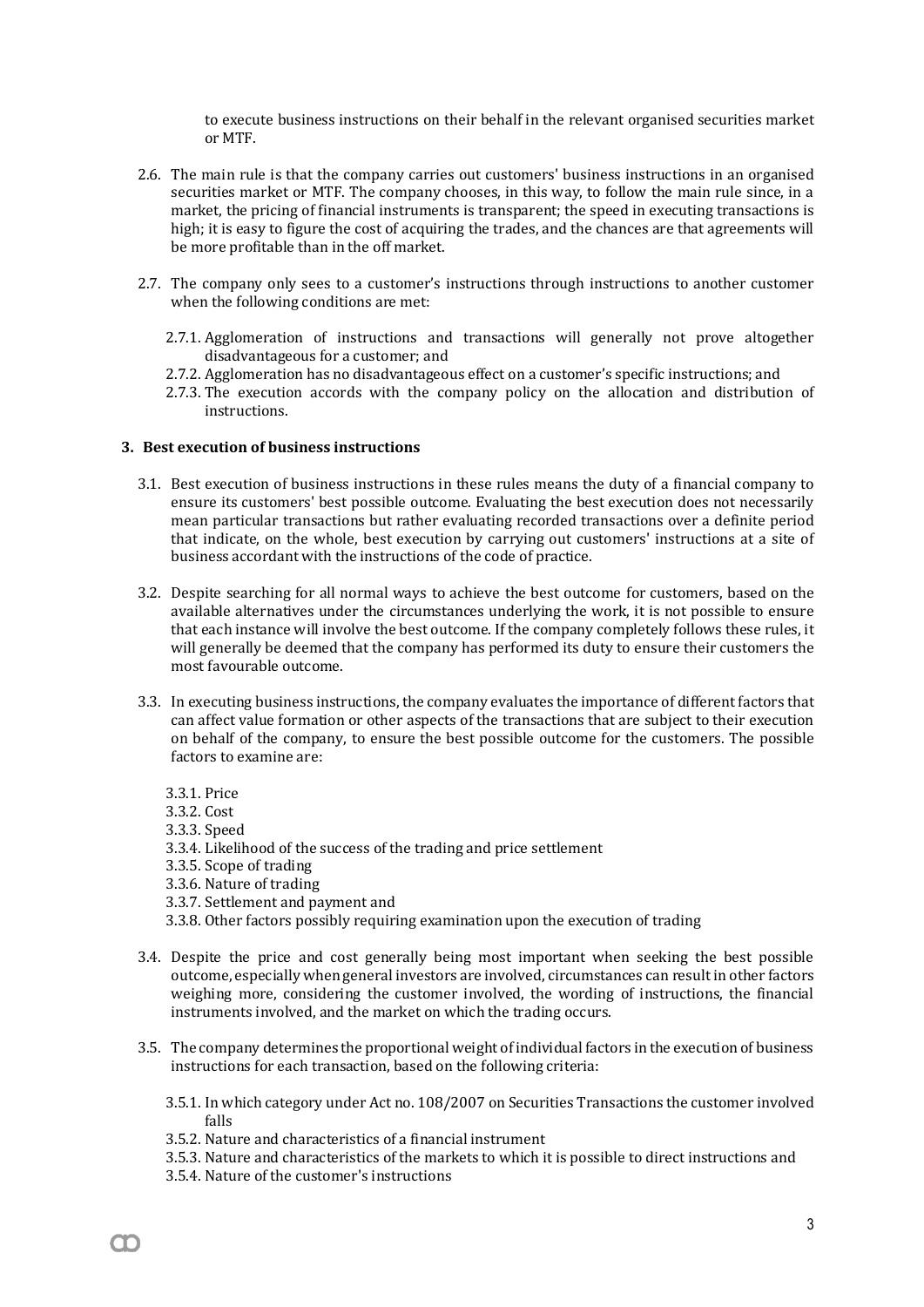- 3.6. In instances where the company executes transactions on new markets, other factors, like differences in price spread, saleability, and costs, can have increased importance, compared to a developed market.
- 3.7. The provisions of Art. 3.3 to 3.6 are not pertinent when a customer specifies a certain execution of business instructions. In such instances, the instructions will be executed without respect to the factors described above.

## **4. Customer stipulates a certain execution**

- 4.1. If a customer specifies a certain execution of securities transactions or an execution of transactions other than the one these rules specify, the company shall carry out the customer's instructions. The company deems that they thereby fulfil their obligation to find ways to ensure the best result for customers, to the extent that it carries out instructions or a specific part of them under a customer's special instructions.
- 4.2. The company shall inform a customer that by specifying a certain execution of business instructions, the best possible outcome will most likely not be achieved.
- 4.3. If a customer specifies a certain execution of instructions to a limited degree, in other respects, the company will follow the rules on best execution.

# **5. Execution of business instructions on a market**

- 5.1. The company is a member of Nasdaq OMX in Iceland and First North multilateral trading facility regarding transactions with both shares and bonds and therefore carries out the main policy on business instructions on these markets. Other markets may be considered. The company evaluates each time which market will be likeliest to achieve the best execution of business instructions. In selecting a market, we focus on the possible relevant points, for example, the market's reliability, its potential for handling complex financial instruments, quality, and other aspects. In evaluating markets, the company will consider its commission and costs in carrying out instructions on each market. In instances where there is only one viable market, the company's view is that it has fulfilled its duties under these rules.
- 5.2. Under usual circumstances, the company will handle business instructions as follows:
	- 5.2.1. Send an order immediately to an organised securities market or multilateral trading facility for financial instruments.
	- 5.2.2. Execute the order with one or several different transactions on a market.
	- 5.2.3. Utilise one customer's order to fulfil another customer's order at a price corresponding to the market price.

#### **6. Execution of business instructions off-market**

M

- 6.1. The company can decide that it is necessary, to ensure the best possible result from executing business instructions, to carry out customers' instructions outside of organised securities markets or multilateral trading facilities for financial instruments.
- 6.2. Under par. 3 of Art. 8 of Act no. 108/2007 on Securities Transactions, the company must inform customers individually and secure their agreement if the plan is to execute transactions offmarket. By signing the company's business terms on securities transactions, a customer agrees that the company generally carries out business instructions off-market under this code of practice.
- 6.3. If the company gets business instructions on financial instruments under which trading occurs on an organised securities market or multilateral trading facility to which the company is not a party, the company will execute such instructions by passing them on, according to an agreement thereon, to intermediaries that are members of or have access to the relevant markets. The